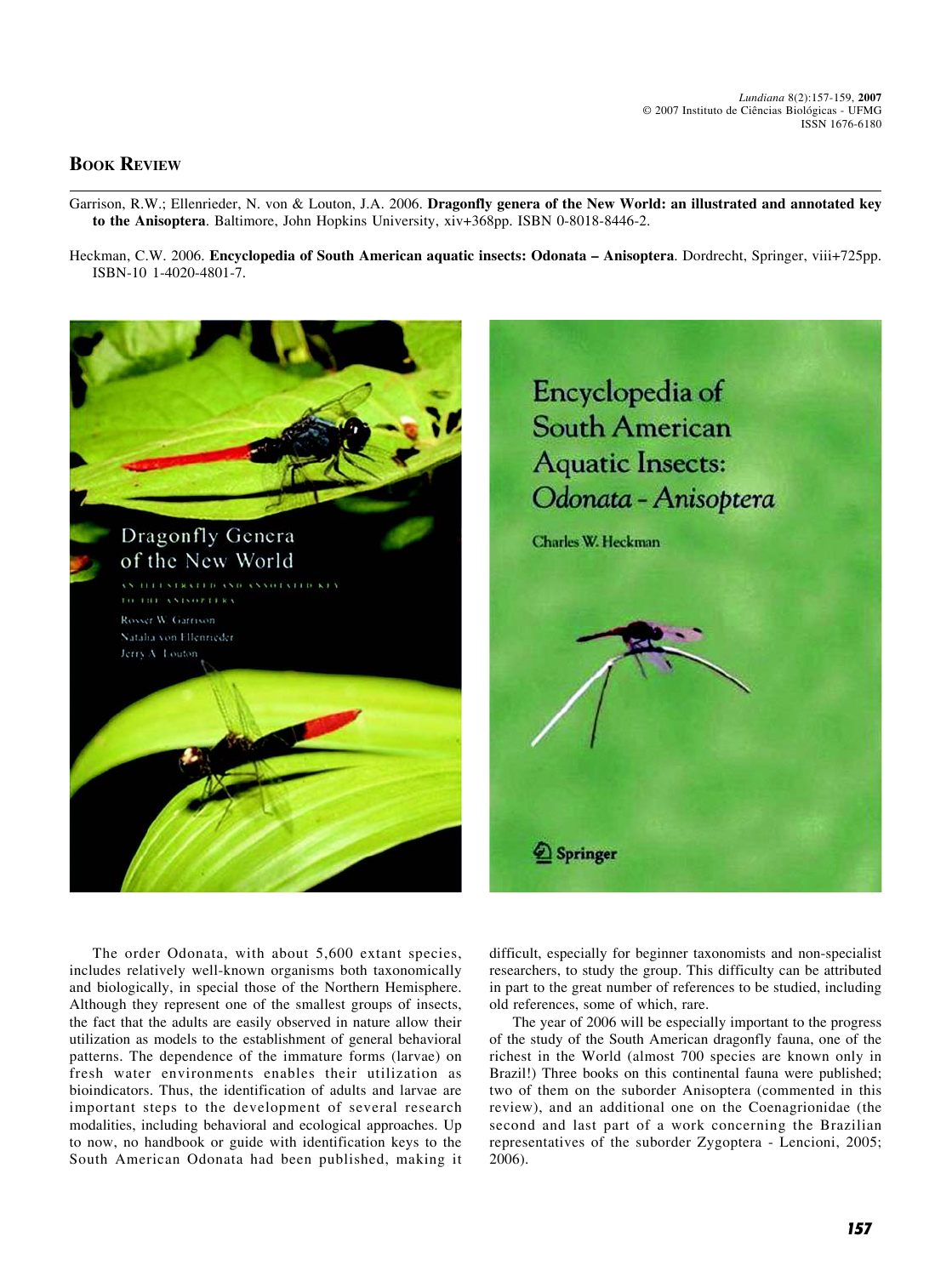The two books treated here are very distinct in their aims. While the one by Garrison et al. was intended to the genus-level identification of the New World adult dragonflies, that by Heckman has the ambitious intention of allowing for the identification of adults of all the species and all the described larvae of Anisoptera recorded in South America. Both books are composed mainly by long identification keys and diagnoses. The authors of the first book are eminent researchers, with innumerous publications on the taxonomy of Neotropical dragonflies. On the other hand, the author of the second one is virtually unknown to the odonatologist community, since few of his publications treat subjects related to the order.

The book by Garrison et al. clearly is a very important work, especially due to the treatment of the South American fauna, since the North and Central American representatives have been dealt with in many handbooks and guides, some of which of good quality (e.g. Needham et al., 2000). Richly illustrated, with 1,626 ink drawings (the majority original and made by the authors themselves), the book also presents eight color plates with photographs of representatives of all families taken in the field. After a brief introduction treating some questions on the utilization of the book, and including elements of adult morphology, collecting, preservation and a list of the main collections housing New World material, the families are separated and treated in distinct chapters. Independent keys to males and females, diagnoses, updated lists of species (with indication of their described larvae), maps of geographic distribution of genera and information on the rearing preferential habitats are given for each family. The status of the classification and the potential for the discovery of new species are also mentioned. In relation to this item, clear justifications are not presented for the positioning of the taxa in the established categories (e.g. "likely", "unlikely, etc). A section with additional information on each genus, although small, is very complete, and includes most of the important literature needed for specific identification. About 700 references are presented along the book.

The identification keys were generated by a computational program (DELTA) and some of their couplets are not dichotomic, with their organization and disposition not following the usual patterns. Two or more characters are used in the majority of the couplets in the keys. In some cases, one has the impression that the number of couplets could be reduced and that some of the genera could be easily identified, without being keyed out in different couplets. In all cases, however, the correct identification of the taxa is assured due to the carefully arrangement of characters and the excellent quality of the illustrations, always positioned beside the correspondent couplet. Other important aspect in the organization of the keys is the unprecedented use of some characters, allowing the correct identification of females belonging to closely related genera. Due to the page layout and to the many intercalate figures (numbered, captioned, detached, etc), the pages with keys are much polluted. This minor problem, however, does not depreciate this wonderful publication, notable by the careful elaboration and revision. As a masterpiece on dragonfly taxonomy, we consider this book an obligatory item to any entomologist interested in the New World fauna.

The book by C. Heckman is one volume of an encyclopedia concerning the aquatic insects of South America. In principle, the elaboration of such an ambitious work by a single person seems to be very audacious, considering the large number of species in the region and the small number of comprehensive works published on them. This initiative created a huge expectation among the specialists, but the final result certainly is not much satisfactory. Almost all 800 illustrations, mostly ink drawings, were obtained from the original articles and generally modified only in their disposition. Introductory chapters treat general aspects of adult and larvae morphology, ecology, zoogeography, preservation and taxonomy. Some suggestions for the improvement of the knowledge on South American dragonflies are also presented. In the following sections, dichotomic keys to the families, genera and species (for adults and larvae, partially compiled or adapted from other sources) are presented. Due to the scanty knowledge on some groups, keys for females and larvae obviously are not presented for all genera. There are no separate sections for the treatment of the taxa. Diagnoses are presented inside the keys, as well as other additional information (e.g. geographic distribution, synonyms and measurements). This arrangement makes the keys less practical, since in many couplets not all characters mentioned in one statement are also mentioned in the other. Although based on an extensive bibliographic survey, many important references, including keys and recent revisions, were ignored, as those on *Macrothemis* Hagen, 1868 and *Rhodopygia* Kirby, 1889 (May, 1998 and Belle, 1998, respectively). About 550 publications are listed in the final section.

The problems in Heckman's book can be partly explained by the author's inexperience on dragonfly taxonomy. No species list, an obligatory item in this kind of publication, is presented. Thus, the universe of entities treated cannot be easily accessed. Two indispensable steps for the elaboration of an identification guide were seemingly ignored: the exam of specimens in collections, and the critical analysis of the literature for taxonomic decisions. These procedures are currently necessary due to the insufficient knowledge on many groups of South American Anisoptera, which makes it dangerous to treat them in a purely encyclopedic manner. Moreover, the *status* of some taxa and the use of some names are in disagreement with current use by the majority of specialists. In a general way, the organization and revision were not careful, since errors of orthography, associations, dates, couplet numbering, etc, are abundant. Thus, some of the keys do not assure the correct identification of genera and species. Notwithstanding, the Herculean effort by Heckman can be important for the specialists as a kind of taxonomic database, and for the preparation of other revised editions or new books.

The publication of these two books is extremely welcome. Although they overlap in many topics, they can be treated as complements. For the beginners in the dragonfly taxonomy, the book by Garrison et al. (2006) is highly recommended. Due to its general approach and didactics, high quality and actualization, the correct identification of the 124 genera of Anisoptera recorded in the New World is assured. For the specialists, the book by Heckman (2006) can be useful, especially for consulting and comparing the illustrations published in hundreds of articles. However, this is an expensive book, costing over three times as much as that by Garrison et al. (2006).

With the publication of these two manuals and of those on the Brazilian Zygoptera (Lencioni, 2005; 2006), certainly there